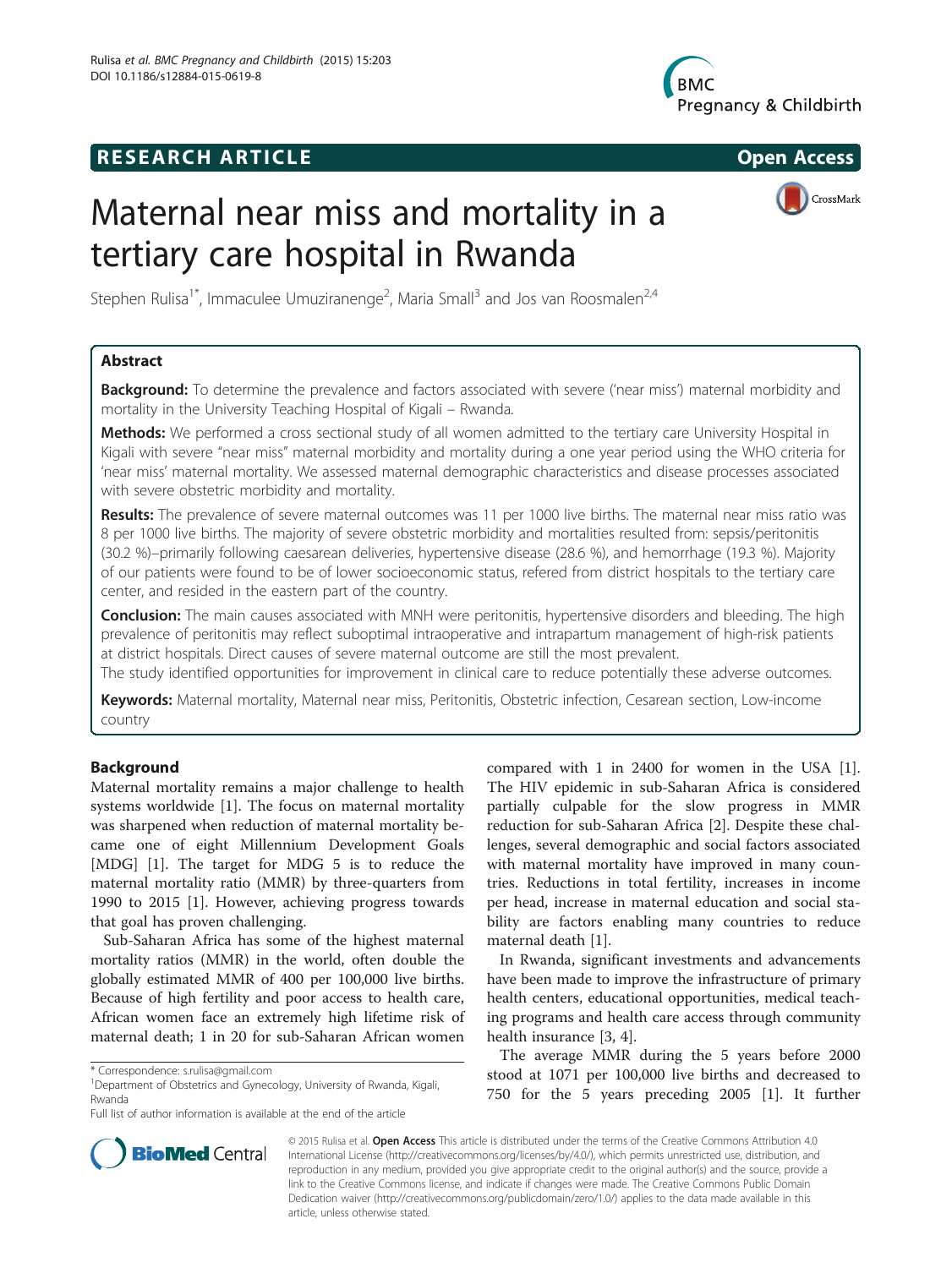<span id="page-1-0"></span>decreased to 476 for the 5 years preceding 2010 [\[3](#page-6-0)]. These improvements have occurred largely due to political stability and policy change focused on health care improvement [[4\]](#page-6-0). In 2010, the leading cause of maternal mortality was from bleeding complications. Sepsis was the second leading cause of maternal death. The average cesarean section rate for all hospitals increased from 35 % in 2010 to 45 % in 2011 [\[5](#page-6-0)]. Access to cesarean deliveries is associated with improved maternal and perinatal outcomes in countries with poor access to obstetric care, however, high cesarean rates may contribute to increased maternal morbidity and mortality [\[6](#page-6-0)].

Mantel et al. describe the course from uncomplicated pregnancy to maternal death, as a continuum and surveillance of severe morbidities may also add to maternal mortality reduction efforts [[7\]](#page-6-0). Measures of severe maternal morbidity or 'near miss' may enhance surveillance of adverse events. According to Burchett, "near misses are more common than death, allowing more statistical precision and smaller sample sizes" [\[8](#page-6-0)].

Over the last decade, Rwanda has made great progress in maternal mortality reduction, however, further progress is needed. This study evaluated the prevalence, and causes of maternal mortality and 'near miss' maternal morbidity in the University teaching hospital of Kigali (CHUK). We assessed the factors associated with severe morbidity and mortality to determine the potential preventability of these outcomes.

#### **Methods**

We evaluated the prevalence and risk factors associated with severe maternal morbidity ('near miss') and mortality in the CHUK hospital in Kigali-Rwanda. CHUK is the largest public hospital in Rwanda and serves as one of the primary teaching and tertiary care referral centers for the country.

Routinely, single dose prophylactic antibiotic therapy is given for all cesarean deliveries.

The study protocol was reviewed and approved by the institutional review board of University Teaching Hospital of Kigali and by the research committee of Leiden University Medical Center in the Netherlands.

This cross sectional study included all patients admitted to the CHUK obstetrics service with severe maternal morbidity or mortality. The study period was from October 2011 until October 2012. All patient signed a written informed consent

We used the WHO multi-country survey on maternal and newborn health surveillance system to evaluate factors associated with severe maternal morbidity and mortality [[9\]](#page-6-0). Patients were identified through review of the obstetrics &gynecology admissions log and through provider identification of eligible patients. Data were collected from the time of admission or at a later moment during the patient's stay at the hospital depending on the condition of the patient. The WHO surveillance form was used to capture data for every woman who presented with severe maternal morbidity or who died during or after admission.

In addition to medical record review, a subset of patients more history was obtained from them to obtain a clearer picture of the factors leading to their adverse outcomes. Each participant interviewed received verbal and written explanation of the study in Kinyarwanda or English before consent was obtained.

Initially we wanted to use the WHO maternal nearmiss criteria [\[9](#page-6-0)] to choose cases we considered as severe maternal morbidities (Table 1). In most cases, it was impossible to meet the full WHO criteria because most of the laboratory tests used to define those events, were not performed at CHUK hospital. So additionally, patients were also included if they had severe maternal complications at baseline or received critical interventions or intensive care unit admission according to the WHO guidelines. We included hemorrhage cases if 5 or more units of blood were given. One, trained researcher identified participants (UI) and the principal investigator verified suitability for study inclusion (SR).

Table 1 Maternal Demographic Characteristics of women with severe maternal morbidity in Rwanda Number (percent of cohort)

| Age                     |              |
|-------------------------|--------------|
| > 20                    | 13(6.8)      |
| $20 - 35$               | 149(77.6)    |
| $36 - 45$               | 30(15.6)     |
| Socioeconomic Status    |              |
| Low                     | 149(77.6)    |
| Middle                  | 37(19.2)     |
| High                    | $\mathbf{0}$ |
| Unknown                 | 6(3.1)       |
| Body Mass Index         |              |
| < 18.5                  | 5(2.6)       |
| $18.5 - 24.9$           | 154(80.2)    |
| 25-29.9 (overweight)    | 28(14.6)     |
| 30-35(obese)            | 5(2.6)       |
| Geographic Region       |              |
| Kigali                  | 60(31.2)     |
| Eastern Province        | 73(38)       |
| Southern Province       | 27(14.1)     |
| Northern Province       | 21(10.9)     |
| <b>Western Province</b> | 11(5.7)      |
| Marital Status          |              |
| Married/Cohabiting      | 44(22.9)     |
| Single/Divorced/Widowed | 148(77.1)    |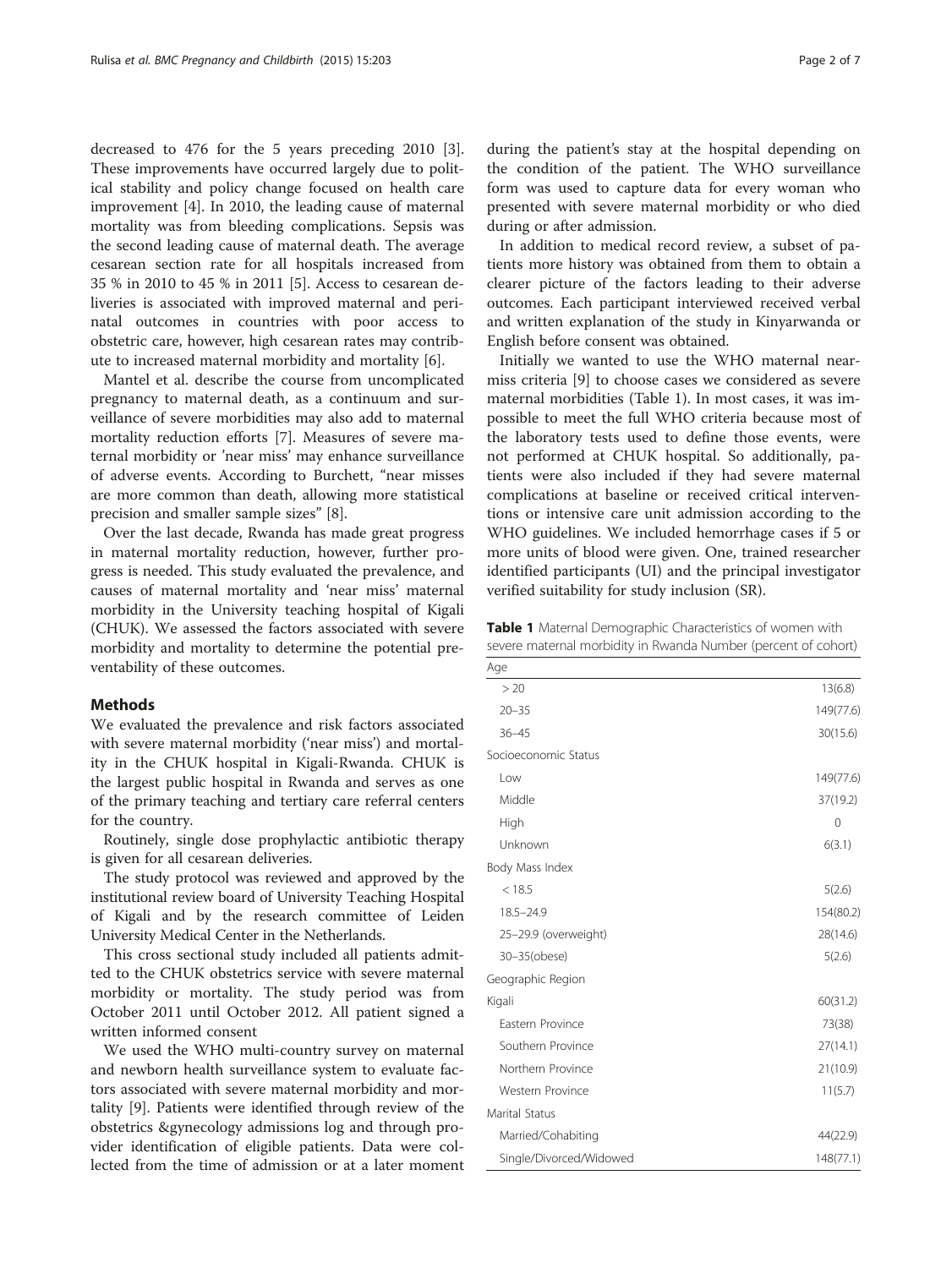The denominator included all patients who delivered live babies at CHUK hospital during the study period. Because CHUK hospital is the largest, tertiary care referral hospital in Rwanda, the patient population represents women from the entire country.

We applied the WHO definitions of severe maternal outcome and maternal near miss ratios in order to assess the need for medical care resource allocation in a facility or area [[9\]](#page-6-0). The severe maternal outcome (SMO) ratio is defined as the number of women with life threatening conditions (maternal death + maternal near miss cases) per 1000 live births in the study period and the Maternal Near Miss Mortality Ratio (MNM: 1MD) as the ratio between near misses cases and deaths. Higher ratios are associated with a higher quality of care [\[9](#page-6-0)]. The mortality index (MI) is defined as the number of maternal deaths divided by the number of near miss cases + maternal deaths. The higher the index, the lower the quality of care [[9\]](#page-6-0).

Once data collection period was over the information was entered and descriptive statistics (percentiles) were analyzed using SPSS v16.0.

#### Results

We identified 192 cases of severe near miss maternal morbidity and mortality during the study period. In the same period, 1739 live births occurred. The overall cesarean delivery rate for CHUK was 45 % during the study period. The severe maternal outcome ratio was 11 per 1000 live births. The maternal near miss ratio was 2.8 and the maternal mortality index was 0.26 for our cohort.

Most women with maternal morbidity were in the childbearing years 20–35 (78 %). Women above age 35 comprised 15 % of the cohort. The majority of women were either married or cohabiting (83.3 %). Socioeconomic status was identified as low (as per their insurance category) in 78 %, and the majority (80 %) had a normal range body mass index (BMI 18.5–24.9). Most patients resided in either Kigali (31 %) or the Eastern province (38 %) (Table [1](#page-1-0)).

The most common causes of severe maternal morbidity resulted from peritonitis (30.2 %), hypertensive disease (28.6 %), hemorrhage (19.3 %) and cardiomyopathy (5.2 %) (Table [2\)](#page-3-0).

Of all the women with severe obstetric morbidity, 36 % were nulliparous. Seventeen percent had prior cesarean sections compared to 78 % without prior cesarean sections. For 5.2 % of cases it was unclear whether they had prior cesarean sections because it was not clearly indicated in their transfer note from the district. Of the women who delivered, 58 % had a cesarean section compared to 26 % who had a vaginal delivery. The majority of women (90 %) delivered in a hospital or health center. Fifty-five percent of women had term pregnancies; 45 % had preterm births or abortions. Only two women smoked in the cohort. Ninety eight percent of women had one antenatal care visit and only 35 % had 4 or more visits. The majority of patients (90 %) in the cohort were referred to CHUK from district hospitals.

Fifty pregnancy related deaths occurred during the study period, resulting in an overall case fatality rate of 26 %. In more than 50 % of the cases, death occurred in the postpartum period, 28 % in early pregnancy and 22 % antepartum. Maternal deaths resulted from peritonitis/sepsis, hemorrhage, cardiomyopathy, and breast cancer, respectively. Hypertensive disorders (primarily severe preeclampsia/eclampsia) were the second leading cause of severe maternal morbidity; one maternal death resulted from eclampsia.

A total of 75 cases of severe maternal morbidities and mortalities resulted from infections, giving a prevalence of 43 per 1000 live births. Peritonitis complicated 58 of these cases, giving a prevalence of 30 per 1000 live births. In 17 patients, infection was a secondary diagnosis (not the primary indication for admission). There were 16 maternal mortalities due to peritonitis, giving a case fatality rate of 28 %. Fifty percent (29 patients) patients with peritonitis were primiparas who underwent cesarean deliveries. Half of the patients with peritonitis were transferred from a single region—the Eastern province.

A total of 45 cases of severe obstetric hemorrhage were reported, giving a prevalence of major obstetric hemorrhage of 26 per 1000 live births (Table [3\)](#page-3-0). Ten women died secondary to obstetric hemorrhage, resulting in a case fatality rate of 22 %. In all cases blood products were given; ten patients required hysterectomy. One patient, experienced obstetric hemorrhage and died after declining blood transfusion.

A total of 55 patients experienced complications from hypertensive disease, giving a prevalence of 32 per 1000 live births. The majority of patients experienced severe preeclampsia (20) and eclampsia (33). Eight patients were diagnosed with HELLP syndrome. There were 9 deaths due to hypertensive disease. Eight maternal deaths resulted from eclampsia and 1 from severe preeclampsia giving a case fatality rate of 16 %.

HIV complicated nine pregnancies (4.7 %) and was not a primary cause of severe maternal morbidity or mortality.

Peripartum cardiomyopathy occurred in 7 patients, giving a prevalence of 4 per 1000 deliveries. Three of these patients died resulting in a case fatality rate of 42 %.

There were six cases of malaria and other related conditions, giving a prevalence of 3 per 1000 deliveries.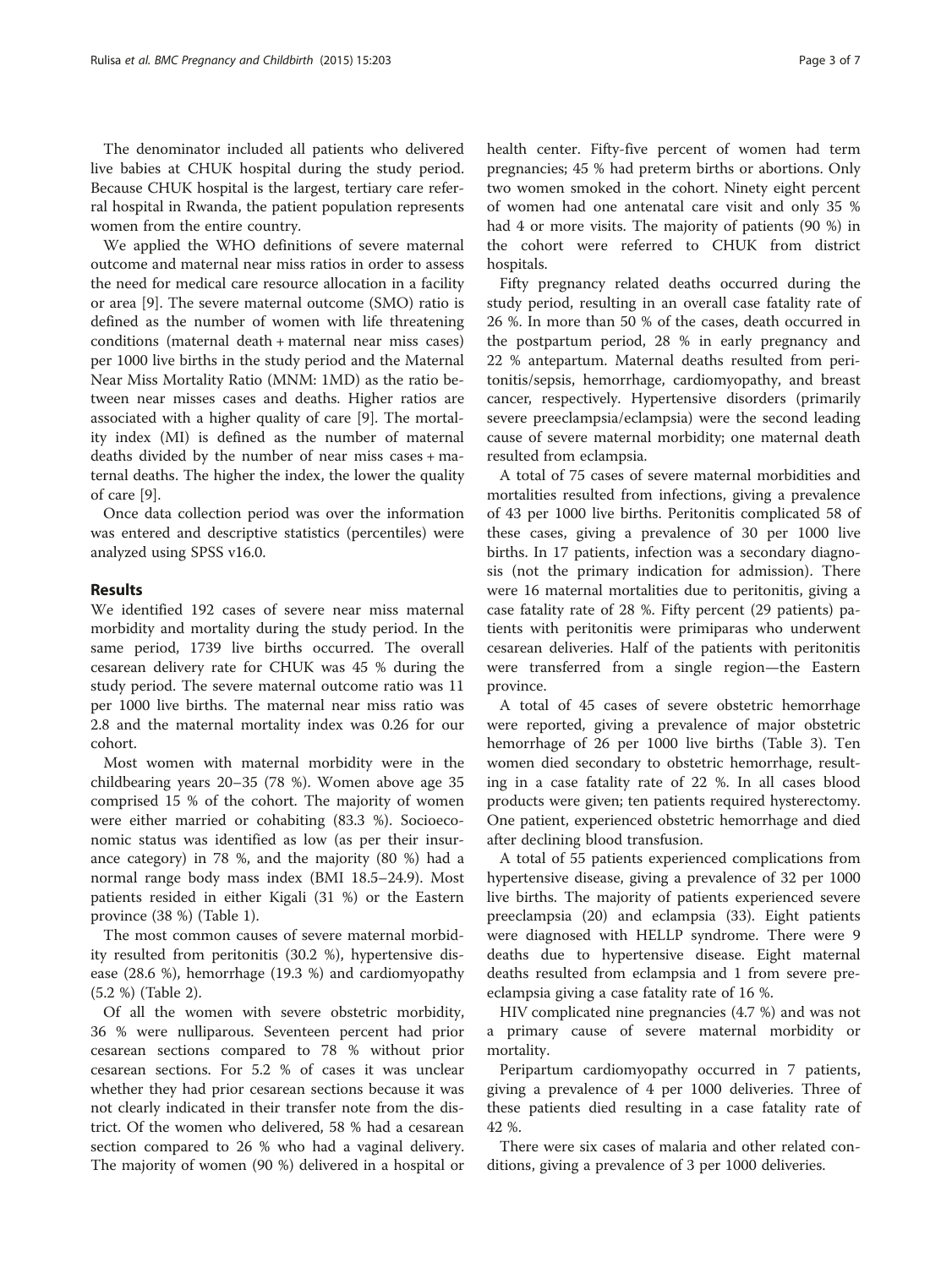<span id="page-3-0"></span>

| Table 2 Primary causes of Severe Maternal Outcome (SMO) and Mortality (M) in Rwanda |  |
|-------------------------------------------------------------------------------------|--|
|-------------------------------------------------------------------------------------|--|

| Condition                                                                                | SMM and M,<br>number (%) | Maternal deaths |
|------------------------------------------------------------------------------------------|--------------------------|-----------------|
| Peritonitis                                                                              | 58(30)                   | 16              |
| Hemorrhage                                                                               | 45(18.7)                 | 10              |
| Hypertensive disease                                                                     | 55(28.6)                 | 9               |
| Cancer                                                                                   | 5(1.5)                   | 4               |
| -pancreatic (1)                                                                          |                          |                 |
| -breast cancer (2)                                                                       |                          |                 |
| -leukemia (1)                                                                            |                          |                 |
| Cardiomyopathy                                                                           | 7(3.6)                   | 3               |
| Malaria                                                                                  | 6(3)                     | 2               |
| Pulmonary Embolism                                                                       | 2(2.2)                   | $\mathbf{0}$    |
| Pulmonary Disease                                                                        | 1(1.1)                   | 1               |
| <b>Diabetes</b>                                                                          | 2(2.2)                   |                 |
| -severe hypoglycemia,                                                                    |                          |                 |
| -diabetic coma                                                                           |                          |                 |
| Hepatic Disease                                                                          | 2(2.2)                   | $\mathbf{0}$    |
| -cirrhosis                                                                               |                          |                 |
| -hepatic abscess                                                                         |                          |                 |
| Neurologic                                                                               | 2(2.2)                   |                 |
| -stroke postpartum                                                                       |                          |                 |
| -coma of unknown etiology)                                                               |                          |                 |
| Anesthetic complications                                                                 | 2(2.2)                   |                 |
| Epilepsy                                                                                 | 1(1.1)                   | $\mathbf{0}$    |
| Other*                                                                                   | 7(3.6)                   | 5               |
| Total number of patients experiencing severe maternal morbidity + mortality <sup>a</sup> | 192                      | 50              |

<sup>a</sup>the total number of patients =192, although some patients experienced more than one severe morbidity

Other causes of severe maternal morbidity and mortality included: motor vehicle accident (1), Mallory Weiss syndrome (1), tonsillitis treated with traditional medicine resulting in sepsis and death (1), hemothorax(1) anaphylactic shock(1)

#### **Discussion**

The majority of severe obstetric morbidity and mortalities resulted from sepsis/peritonitis This was a preliminary study to examine severe, 'near miss' maternal morbidity and mortality in the largest public teaching hospital in Rwanda, CHUK. The high prevalence of maternal

Table 3 Major obstetric hemorrhage associated with severe maternal outcomes (SMO) in Rwanda

| Number (% of severe morbidity/mortality cases) <sup>a</sup><br>No Hemorrhage<br>147(76)<br>23 (51)<br>Postpartum Hemorrhage<br>10(5)<br>Uterine Rupture<br>5(2.6)<br>Ruptured Ectopic<br>Placenta previa, accrete/increta/percreta<br>3(6.6)<br>Abortion Related<br>3(1.6)<br>Other (motor vehicle accident)<br>1 (2) |  |  |  |
|-----------------------------------------------------------------------------------------------------------------------------------------------------------------------------------------------------------------------------------------------------------------------------------------------------------------------|--|--|--|
|                                                                                                                                                                                                                                                                                                                       |  |  |  |
|                                                                                                                                                                                                                                                                                                                       |  |  |  |
|                                                                                                                                                                                                                                                                                                                       |  |  |  |
|                                                                                                                                                                                                                                                                                                                       |  |  |  |
|                                                                                                                                                                                                                                                                                                                       |  |  |  |
|                                                                                                                                                                                                                                                                                                                       |  |  |  |
|                                                                                                                                                                                                                                                                                                                       |  |  |  |
|                                                                                                                                                                                                                                                                                                                       |  |  |  |

<sup>a</sup>some patients experienced more than one severe morbidity; 36 (18.7 %) of patients experienced hemorrhage as the primary diagnosis

morbidity and mortality likely reflects the tertiary nature of this hospital that accepts referrals from a large catchment area and many of the patients who died or experienced severe maternal morbidity/mortality died soon after transfer. These findings may not reflect outcomes at the level of the district hospital or community health center.

The high prevalence of peritonitis and corresponding high case fatality rate of 28 % is concerning. This study was unable to examine the root causes for high peritonitis referrals and subsequent severe morbidity/mortality. These findings raise several areas of concern. They may reflect a lack of experience, since doctors working in District Hospitals may be recent medical school graduates who have not completed residency programs [\[10](#page-6-0)]. They may also reflect unsterile techniques. Other concerns relate to proper and sufficient materials: do district hospitals use appropriate antibiotics and sterilization procedures to reduce risks [\[11](#page-6-0)]? As a result of these findings, providers from CHUK are visiting district hospitals and evaluating practices in order to determine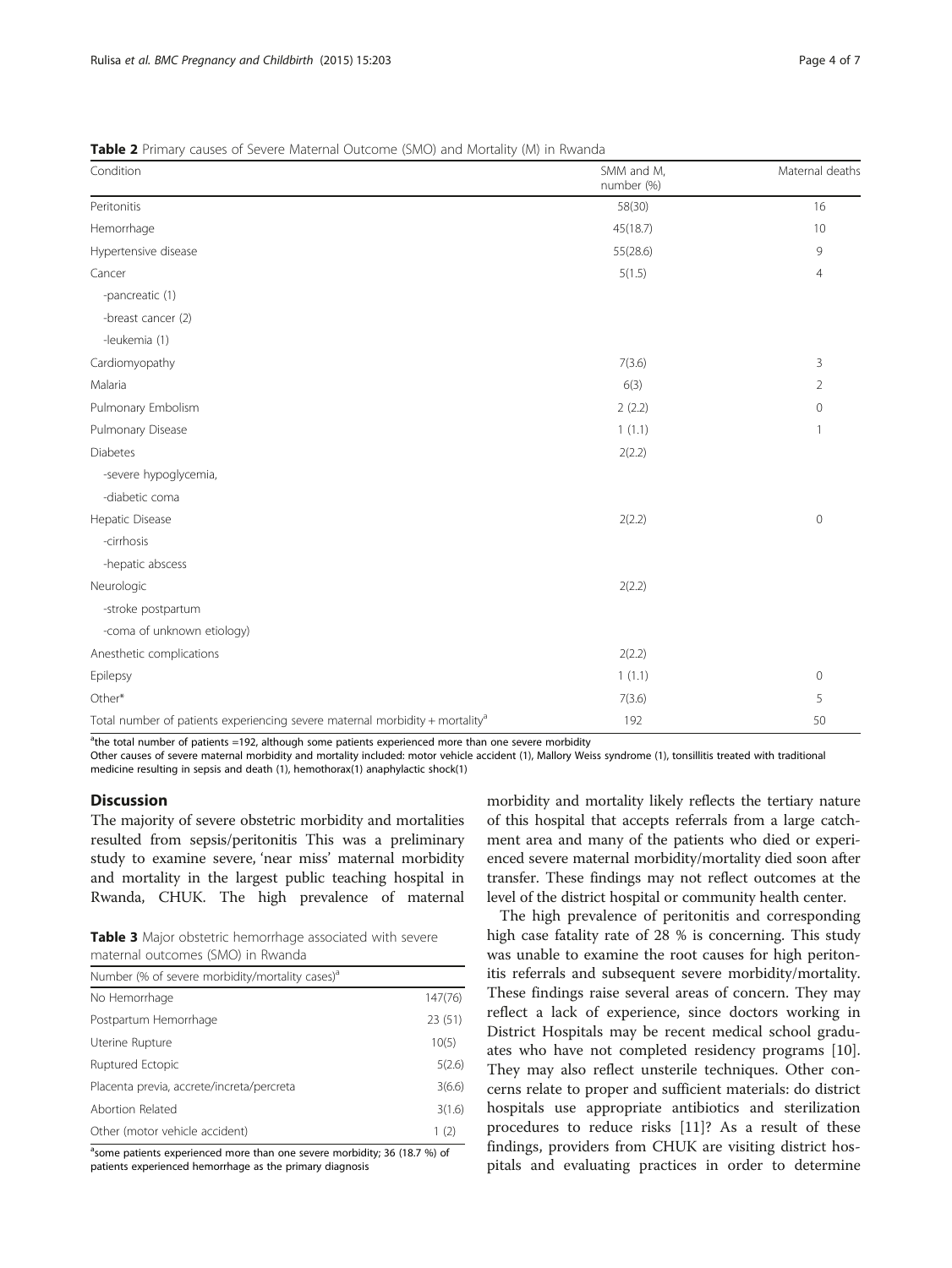problems or underlying causes for these severe, potentially preventable outcomes. The cesarean section rate for this cohort (58 %) was higher than the general rate for CHUK (45 %). WHO recommends cesarean section rates of 15 % and identifies higher rates as both potentially harmful and costly to mothers and health care systems [\[6](#page-6-0)].

This study also demonstrates a high prevalence of hypertensive disease related severe morbidity. These findings may reflect a high prevalence of undiagnosed chronic hypertension among women of reproductive age. In addition, low dose aspirin is recommended by WHO as a for patients at high risk for preeclampsia [[12](#page-6-0)]. Education about preeclampsia/eclampsia prevention and danger signs can be heightened for both patients and providers. This type of public health initiative may reduce the severity of hypertensive disorders in pregnancy through early recognition and management. Despite the high morbidity associated with severe preeclampsia, maternal mortality death from these conditions was low in our population (Table 4).

We observed a very high prevalence of peripartum cardiomyopathy (PPCM). This condition was diagnosed clinically and confirmed by echocardiogram. Our findings are comparable to studies from Haiti [[13, 14\]](#page-6-0). Most women become aware of their symptoms during their second or third pregnancy, when the heart is unable to tolerate the pregnancy-related volume overload. This disease may again represent an opportunity for preconception counseling and family planning for women with previous pregnancies complicated by PPCM [[15](#page-6-0)].

Obstetric hemorrhage cases were among the leading causes of severe obstetric morbidity and mortality in our population. However, hemorrhage was not the leading cause of maternal death. This finding may represent education and aggressive, standard management of obstetric hemorrhage. In Rwanda care providers, in tertiary and district hospitals, are well trained in the prevention and management of obstetric hemorrhage [\[16](#page-6-0), [17](#page-6-0)]. These outcomes can be further improved, but peritonitis, hypertensive disorders and cardiomyopathy were the most common causes of severe morbidity and mortality in our study. These conditions require additional attention and focus to further reduce severe maternal morbidity and mortality.

As many studies in Rwanda demonstrate, malaria and concomitant poor obstetric outcomes have radically decreased [[18](#page-6-0)–[21](#page-6-0)]. This reality is also reflected by the few cases of maternal morbidity caused by malaria in our study [[18, 20](#page-6-0)]. The Eastern province remains highly affected by malaria; almost all of the patients in this study resided in the Eastern province.

The fact that most patients with maternal morbidity/ mortality seen in CHUK came from the eastern province

|  |  |  |  | <b>Table 4</b> The WHO maternal near-miss criteria <sup>a</sup> |  |
|--|--|--|--|-----------------------------------------------------------------|--|
|--|--|--|--|-----------------------------------------------------------------|--|

| Identification criteria                    |                                                                                          |  |
|--------------------------------------------|------------------------------------------------------------------------------------------|--|
| Cardiovascular<br>dysfunction              | $\cdot$ Shock                                                                            |  |
|                                            | · Use of continuous vasoactive drugs                                                     |  |
|                                            | • Cardiac arrest                                                                         |  |
|                                            | · Cardio-pulmonary resuscitation                                                         |  |
|                                            | · Severe hypoperfusion (lactate > 5 mmol/L or<br>$> 45$ mg/dL)                           |  |
|                                            | • Severe acidosis (pH $<$ 7.1)                                                           |  |
| Respiratory dysfunction                    | • Acute cyanosis                                                                         |  |
|                                            | • Gasping                                                                                |  |
|                                            | • Severe tachypnea (respiratory rate > 40 bpm)                                           |  |
|                                            | · Severe bradypnea (respiratory rate < 6 bpm)                                            |  |
|                                            | · Severe hypoxemia (PAO2/FiO2 < 200 or O2<br>saturation < 90 % for $\geq$ 60 min)        |  |
|                                            | • Intubation and ventilation not related to<br>anesthesia                                |  |
| Renal dysfunction                          | • Oliguria non responsive to fluids/diuretics                                            |  |
|                                            | • Dialysis for acute renal failure                                                       |  |
|                                            | $\cdot$ Severe acute azotemia (creatinine $\geq$ 300<br>umol/ml or $\geq$ 3.5 mg/dL)     |  |
| Coagulation/<br>hematologic<br>dysfunction | • Failure to form clots                                                                  |  |
|                                            | • Massive transfusion of blood or red cells (25<br>units)                                |  |
|                                            | · Severe acute thrombocytopenia (<50,000<br>platelets/ml)                                |  |
| Hepatic dysfunction                        | • Jaundice in the presence of pre-eclampsia                                              |  |
|                                            | · Severe acute hyperbilirubinemia (bilirubin ><br>100 umol/L or $> 6.0$ mg/dL)           |  |
| Neurologic dysfunction                     | • Prolonged unconsciousness (lasting $\geq 12$<br>hours)/coma (including metabolic coma) |  |
|                                            | • Stroke                                                                                 |  |
|                                            | · Status epilepticus/uncontrollable fits                                                 |  |
|                                            | • Total paralysis                                                                        |  |
| Uterine dysfunction                        | • Hemorrhage or infection leading to<br>hysterectomy                                     |  |

can probably be explained by the fact that CHUK is the nearest tertiary care hospital to this province. Fewer transfers originate from the Western province, largely because those patients are often transferred to the University Teaching hospital of Butare (CHUB). In addition, the transfer system in the eastern province is better established than in other regions. Further work is needed to elucidate reasons for the high numbers of severe morbidities and mortalities originating from this region of the country.

Several studies have shown that even in resource limited settings maternal morbidity and mortality can be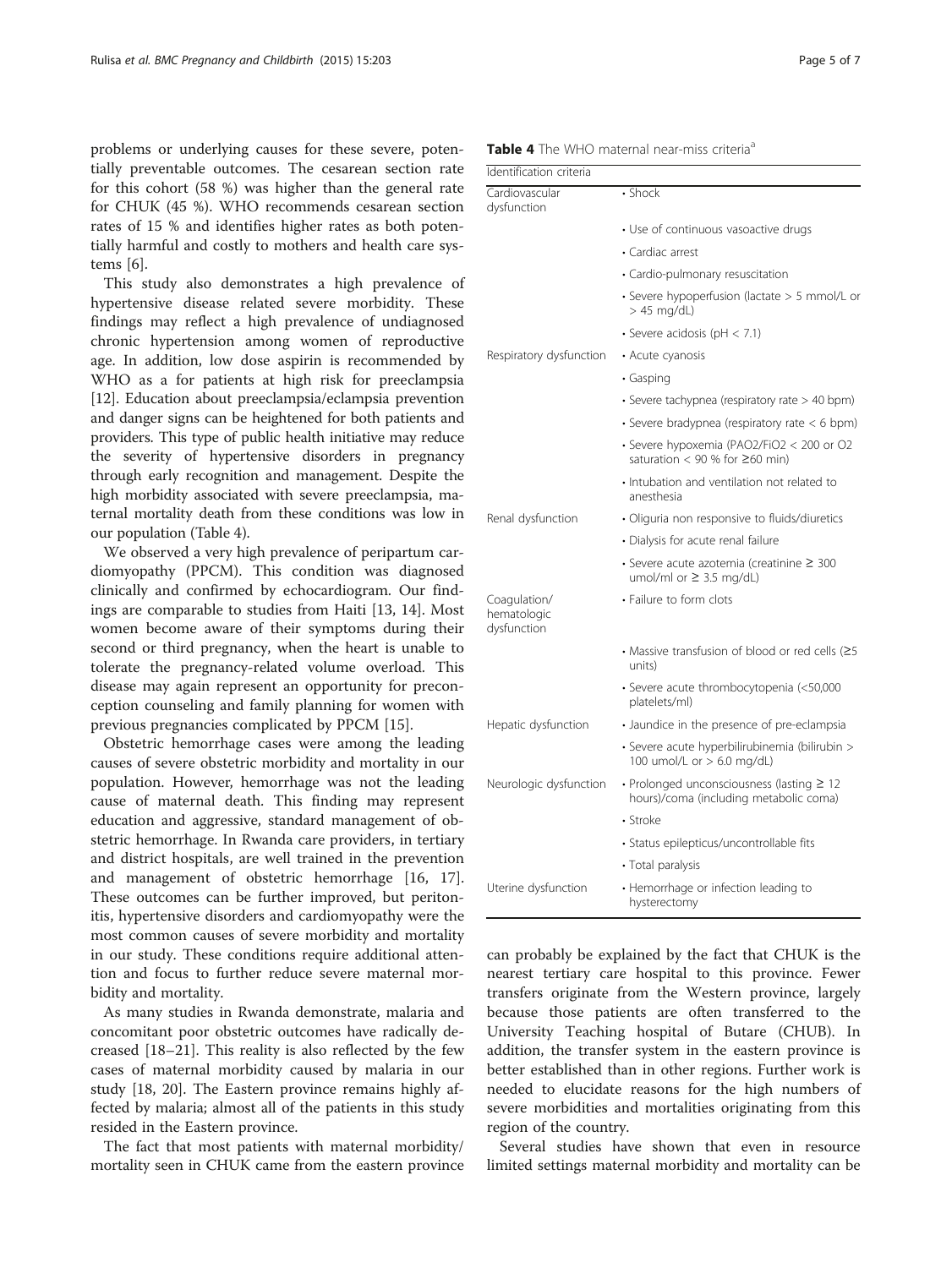significantly reduced by improving maternal health care through strategic interventions after confidential audits [[22](#page-6-0)–[26](#page-6-0)]. Similar audits may help to further reduce the prevalence of maternal morbidity and mortality in Rwanda. This type of audit will be initiated at CHUK. In the cases of maternal morbidity, there is not enough critical assessment of the course that led to the severe conditions, we are still more focused on treating the condition instead of looking further on how to avoid it the next time. The subsequent audits of severe maternal morbidity and mortality will attempt to address the root causes for these adverse outcomes. Avoidance of these outcomes will necessitate not only focus on tertiary care and management, but avoidance of conditions— including social and structural—that contribute to these outcomes [[8\]](#page-6-0).

The primary limitation of this study is that we did not record the individual characteristics of all maternities without severe maternal morbidity during the study period. Therefore, we could not appropriately adjust relative risks for confounding variables. Furthermore, despite our efforts we cannot guarantee the completeness of our data especially because we had only one person collecting the data. Patients admitted to other wards (e.g. trauma surgery) were generally captured, but could have died without notification of the obstetric team. Therefore, our reported prevalence represent a minimum level of severe maternal morbidity and mortality.

Most patients with severe morbidity or mortality were transferred from District Hospitals. We had limited information about the use of induction or operative vaginal delivery with forceps/ventouse or the general maternal health status prior to transfer. The indications for cesarean section in patients transferred to CHUK were not clearly identified. This information void related to cesarean section indications is not unique to Rwanda and is a known barrier to the appropriate review and potential reduction of unnecessary cesarean deliveries [\[27](#page-6-0)]. Given the high rates of cesarean deliveries in this cohort, one of the best methods to reduce peritonitis related morbidity and mortality would be to reduce cesarean sections. Providers at CHUK are currently investigating ways to reduce the cesarean section rates in the tertiary care center and key district hospitals.

This study gives a small but important picture of the problems encountered in the largest public tertiary care center in Rwanda. There is obviously need for a larger and more detailed study to investigate the exact causes of post cesarean peritonitis and to closely review indications for primary cesarean deliveries.

Improvement of the quality of obstetric care is essential to reduce severe maternal morbidity in Rwanda. Providers from CHUK instituted visitations to district hospitals in order to provide educational support regarding best practices and to evaluate potential reasons for the high post cesarean section peritonitis rates. CHUK has initiated maternal morbidity and mortality surveillance using the WHO guidelines. The goal of these confidential audits will be to determine root causes of severe morbidity and mortality to reduce these outcomes [\[26](#page-6-0)].

Our findings were comparable to work from Tanzania that demonstrated a large proportion of maternal near misses and mortalities resulting from caesarean section complications [[28\]](#page-6-0).

### Conclusion

In our study, severe maternal morbidity complicated at least 10.4 % of all pregnancies and yielded a near miss maternal mortality ratio of 3.5 per 1000 deliveries. As the primary, national, tertiary care centre, CHUK, receives many of the most severe cases of maternal morbidity. Therefore, we believe these findings can be extrapolated to the rest of the country.

Audits of severe maternal morbidity at the district and teaching hospital should be encouraged in order to improve the quality of obstetric care and decrease the prevalence of severe maternal morbidity and mortality in Rwanda. Audits of caesarean delivery indications and practices may help reduce these risks since they would identify the exact cause. Subsequent training may help to eliminate these causes.

There is need for more research on severe maternal morbidity to validate these findings, but this should not prevent physicians from using these results to make changes in the system.

#### Competing interest

The authors declare that they have no competing interests.

#### Authors' contributions

SR: Participated in conceiving and study design, supervised data collection, data analysis, manuscript writing. UI: Participated in data collection, data analysis, manuscript writing. SM: Participated in Data analysis, manuscript writing. JVR: Participated in Study design, Analysis, manuscript writing. All authors read and approved the final manuscript.

#### Acknowledgments

We would like to acknowledge University Teaching Hospital of Kigali administration for facilitating us during the study and the staff and residents of department of obstetrics and gynecology of University teaching Hospital of Kigali for their collaboration and willingness to report and collect good data.

#### Author details

<sup>1</sup>Department of Obstetrics and Gynecology, University of Rwanda, Kigali, Rwanda. <sup>2</sup>Department of Obstetrics, Leiden University Medical Center Leiden, The Netherlands. <sup>3</sup> Department of Obstetrics and Gynecology, Duke University, Durham, NC, USA. <sup>4</sup>Athena Institute, VU University Amsterdam, Amsterdam, The Netherlands.

Received: 20 January 2015 Accepted: 12 August 2015 Published online: 03 September 2015